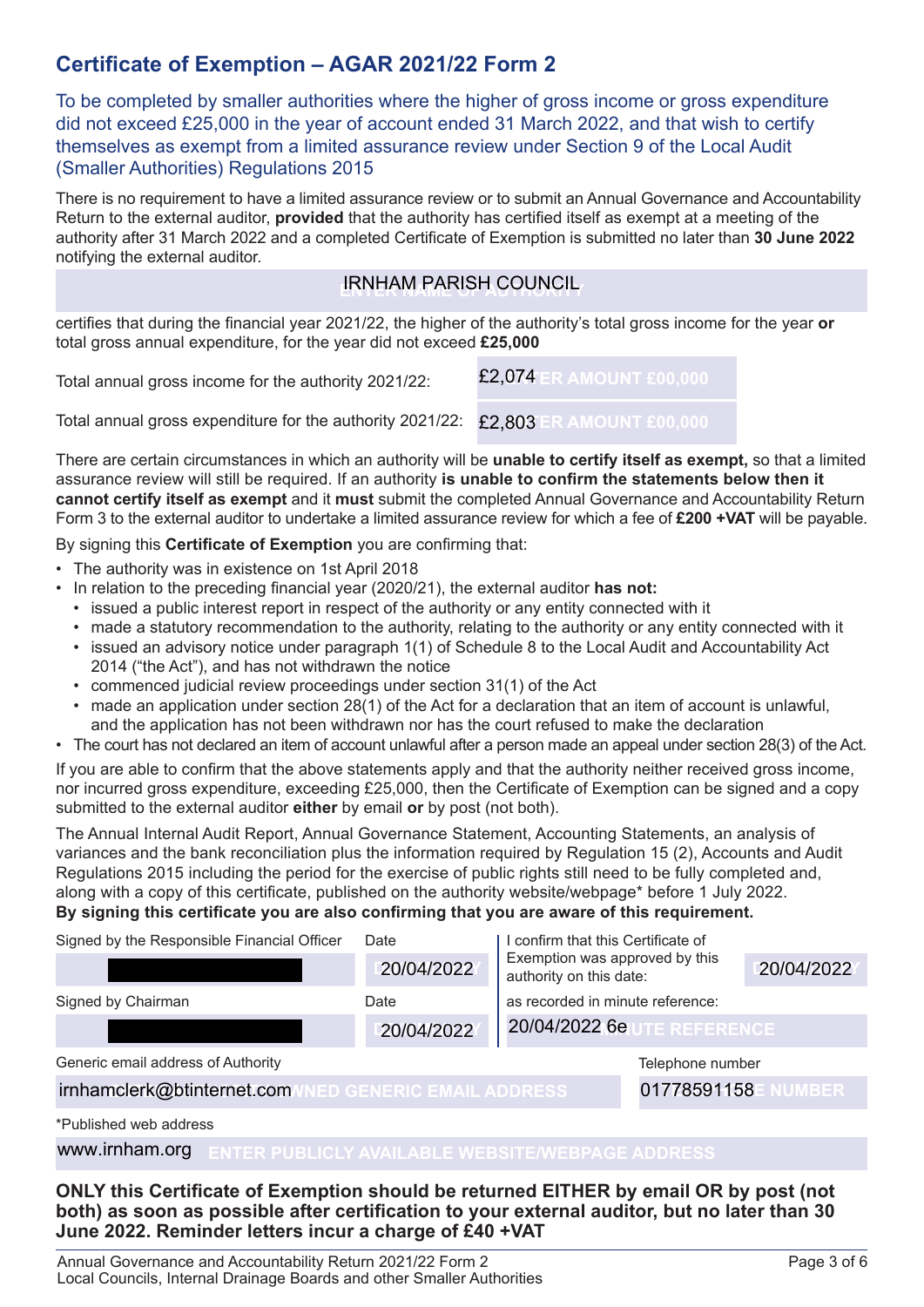### **ENTER NAME OF AUTHORITY** IRNHAM PARISH COUNCIL

#### www.irnham.org

**During** the financial year ended 31 March 2022, this authority's internal auditor acting independently and on the basis of an assessment of risk, carried out a selective assessment of compliance with the relevant procedures and controls in operation and obtained appropriate evidence from the authority.

The internal audit for 2021/22 has been carried out in accordance with this authority's needs and planned coverage. On the basis of the findings in the areas examined, the internal audit conclusions are summarised in this table. Set out below are the objectives of internal control and alongside are the internal audit conclusions on whether, in all significant respects, the control objectives were being achieved throughout the financial year to a standard adequate to meet the needs of this authority.

| Internal control objective                                                                                                                                                                                                                                                                                            |              |                 | <b>Not</b>                   |  |  |
|-----------------------------------------------------------------------------------------------------------------------------------------------------------------------------------------------------------------------------------------------------------------------------------------------------------------------|--------------|-----------------|------------------------------|--|--|
| A. Appropriate accounting records have been properly kept throughout the financial year.                                                                                                                                                                                                                              | Yes<br>V     | No <sup>*</sup> | covered**                    |  |  |
| B. This authority complied with its financial regulations, payments were supported by invoices, all<br>expenditure was approved and VAT was appropriately accounted for.                                                                                                                                              | V            |                 |                              |  |  |
| C. This authority assessed the significant risks to achieving its objectives and reviewed the adequacy<br>of arrangements to manage these.                                                                                                                                                                            | $\checkmark$ |                 |                              |  |  |
| D. The precept or rates requirement resulted from an adequate budgetary process; progress against<br>the budget was regularly monitored; and reserves were appropriate.                                                                                                                                               | V            |                 |                              |  |  |
| E. Expected income was fully received, based on correct prices, properly recorded and promptly<br>banked; and VAT was appropriately accounted for.                                                                                                                                                                    | V            |                 |                              |  |  |
| F. Petty cash payments were properly supported by receipts, all petty cash expenditure was<br>approved and VAT appropriately accounted for.                                                                                                                                                                           | V            |                 |                              |  |  |
| G. Salaries to employees and allowances to members were paid in accordance with this authority's<br>approvals, and PAYE and NI requirements were properly applied.                                                                                                                                                    |              | V               |                              |  |  |
| H. Asset and investments registers were complete and accurate and properly maintained.                                                                                                                                                                                                                                | V            |                 |                              |  |  |
| I. Periodic bank account reconciliations were properly carried out during the year.                                                                                                                                                                                                                                   | V            |                 |                              |  |  |
| J. Accounting statements prepared during the year were prepared on the correct accounting basis<br>(receipts and payments or income and expenditure), agreed to the cash book, supported by an<br>adequate audit trail from underlying records and where appropriate debtors and creditors were<br>properly recorded. | V            |                 |                              |  |  |
| K. If the authority certified itself as exempt from a limited assurance review in 2020/21, it met the<br>V<br>exemption criteria and correctly declared itself exempt. (If the authority had a limited assurance<br>review of its 2020/21 AGAR tick "not covered")                                                    |              |                 |                              |  |  |
| L. The authority publishes information on a free to access website/webpage up to date at the time of<br>the internal audit in accordance with any relevant transparency code requirements                                                                                                                             | V            |                 |                              |  |  |
| M. The authority, during the previous year (2020-21) correctly provided for the period for the<br>exercise of public rights as required by the Accounts and Audit Regulations (evidenced by the<br>notice published on the website and/or authority approved minutes confirming the dates set).                       | V            |                 |                              |  |  |
| N. The authority has complied with the publication requirements for 2020/21 AGAR<br>(see AGAR Page 1 Guidance Notes).                                                                                                                                                                                                 | ✓            |                 |                              |  |  |
| O. (For local councils only)<br>Trust funds (including charitable) - The council met its responsibilities as a trustee.                                                                                                                                                                                               | Yes          | <b>No</b>       | Not applicable               |  |  |
| For any other risk areas identified by this authority adequate controls existed (list any other risk areas on separate sheets if needed).                                                                                                                                                                             |              |                 |                              |  |  |
| Date(s) internal audit undertaken<br>Name of person who carried out the internal audit                                                                                                                                                                                                                                |              |                 |                              |  |  |
| <b>DD/MM/YYYY</b><br>30/05/2022<br><b>DD/MM/YYYYY</b><br>Martin Fuggle                                                                                                                                                                                                                                                |              |                 | <b>E OF INTERNAL AUDITOR</b> |  |  |
| Signature of person who<br>agrical qui the internal quality<br>D <sub>0</sub>                                                                                                                                                                                                                                         |              | 30/05/2022      |                              |  |  |

| 30/05/2022                                                | <b>DD/MM/YYYY</b> ' | DD/MM/YYYY. | Martin Fuggle |      | OF INTERNAL AUDITOR I |
|-----------------------------------------------------------|---------------------|-------------|---------------|------|-----------------------|
| Signature of person who<br>carried out the internal audit |                     |             |               | Date | 30/05/2022            |

\*If the response is 'no' please state the implications and action being taken to address any weakness in control identified (add separate sheets if needed).

\*\*Note: If the response is 'not covered' please state when the most recent internal audit work was done in this area and when it is next planned; or, if coverage is not required, the annual internal audit report must explain why not (add separate sheets if needed).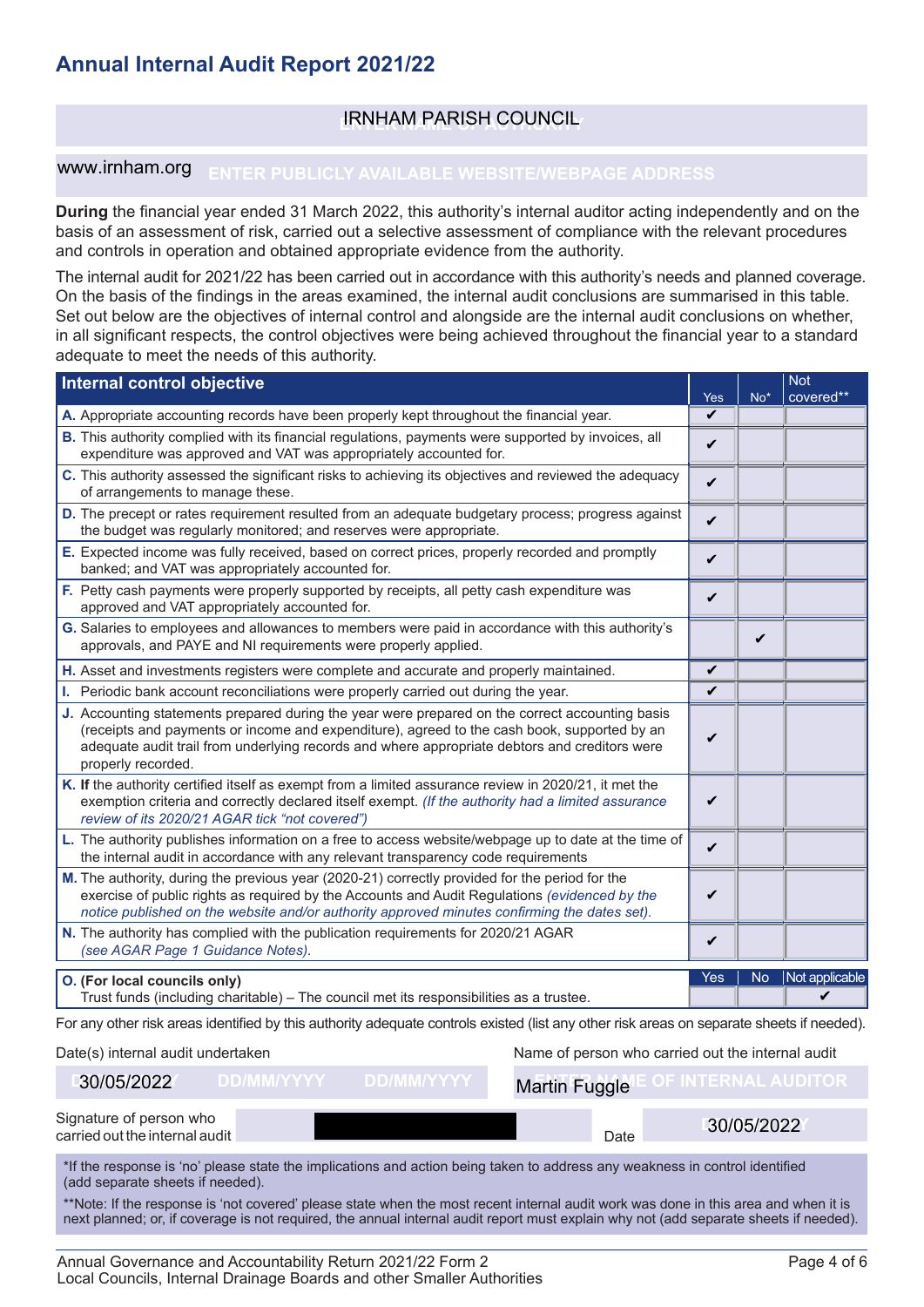### **Section 1 – Annual Governance Statement 2021/22**

We acknowledge as the members of:

# **ENTER NAME OF AUTHORITY** IRNHAM PARISH COUNCIL

our responsibility for ensuring that there is a sound system of internal control, including arrangements for the preparation of the Accounting Statements. We confirm, to the best of our knowledge and belief, with respect to the Accounting Statements for the year ended 31 March 2022, that:

| Agreed                                                                                                                                                                                                                                                                                                         |                    |           |                                                                                                                                                                                               |                                                                                                                               |  |
|----------------------------------------------------------------------------------------------------------------------------------------------------------------------------------------------------------------------------------------------------------------------------------------------------------------|--------------------|-----------|-----------------------------------------------------------------------------------------------------------------------------------------------------------------------------------------------|-------------------------------------------------------------------------------------------------------------------------------|--|
|                                                                                                                                                                                                                                                                                                                | <b>Yes</b>         | <b>No</b> |                                                                                                                                                                                               | 'Yes' means that this authority:                                                                                              |  |
| 1. We have put in place arrangements for effective financial<br>management during the year, and for the preparation of<br>the accounting statements.                                                                                                                                                           | V                  |           |                                                                                                                                                                                               | prepared its accounting statements in accordance<br>with the Accounts and Audit Regulations.                                  |  |
| 2. We maintained an adequate system of internal control<br>including measures designed to prevent and detect fraud<br>and corruption and reviewed its effectiveness.                                                                                                                                           | $\boldsymbol{\nu}$ |           | its charge.                                                                                                                                                                                   | made proper arrangements and accepted responsibility<br>for safequarding the public money and resources in                    |  |
| 3. We took all reasonable steps to assure ourselves<br>that there are no matters of actual or potential<br>non-compliance with laws, regulations and Proper<br>Practices that could have a significant financial effect<br>on the ability of this authority to conduct its<br>business or manage its finances. | V                  |           | has only done what it has the legal power to do and has<br>complied with Proper Practices in doing so.                                                                                        |                                                                                                                               |  |
| 4. We provided proper opportunity during the year for<br>the exercise of electors' rights in accordance with the<br>requirements of the Accounts and Audit Regulations.                                                                                                                                        | V                  |           | during the year gave all persons interested the opportunity to<br>inspect and ask questions about this authority's accounts.                                                                  |                                                                                                                               |  |
| 5. We carried out an assessment of the risks facing this<br>authority and took appropriate steps to manage those<br>risks, including the introduction of internal controls and/or<br>external insurance cover where required.                                                                                  | V                  |           | considered and documented the financial and other risks it<br>faces and dealt with them properly.                                                                                             |                                                                                                                               |  |
| 6. We maintained throughout the year an adequate and<br>effective system of internal audit of the accounting<br>records and control systems.                                                                                                                                                                   | V                  |           | arranged for a competent person, independent of the financial<br>controls and procedures, to give an objective view on whether<br>internal controls meet the needs of this smaller authority. |                                                                                                                               |  |
| 7. We took appropriate action on all matters raised<br>in reports from internal and external audit.                                                                                                                                                                                                            | $\boldsymbol{\nu}$ |           | responded to matters brought to its attention by internal and<br>external audit.                                                                                                              |                                                                                                                               |  |
| 8. We considered whether any litigation, liabilities or<br>commitments, events or transactions, occurring either<br>during or after the year-end, have a financial impact on<br>this authority and, where appropriate, have included them<br>in the accounting statements.                                     | ✓                  |           | disclosed everything it should have about its business activity<br>during the year including events taking place after the year<br>end if relevant.                                           |                                                                                                                               |  |
| 9. (For local councils only) Trust funds including<br>charitable. In our capacity as the sole managing<br>trustee we discharged our accountability<br>responsibilities for the fund(s)/assets, including<br>financial reporting and, if required, independent<br>examination or audit.                         | <b>Yes</b>         | <b>No</b> | N/A<br>V                                                                                                                                                                                      | has met all of its responsibilities where as a body<br>corporate it is a sole managing trustee of a local trust<br>or trusts. |  |

\*For any statement to which the response is 'no', an explanation must be published

| This Annual Governance Statement was approved at a<br>meeting of the authority on: | Signed by the Chairman and Clerk of the meeting where<br>approval was given: |
|------------------------------------------------------------------------------------|------------------------------------------------------------------------------|
| 20/04/2022                                                                         |                                                                              |
| and recorded as minute reference:                                                  | Chairman                                                                     |
| 20/04/2022 6f<br><b>INUTE REFERENCE</b>                                            | Clerk                                                                        |

The authority website/webpage is up to date and the information required by the Transparency Code has been published. Yes | No **Other information required by the Transparency Code** *(not part of the Annual Governance Statement)*  $\overline{\mathbf{v}}$ 

#### **ENTER PUBLICLY AVAILABLE WEBSITE/WEBPAGE ADDRESS** www.irnham.org